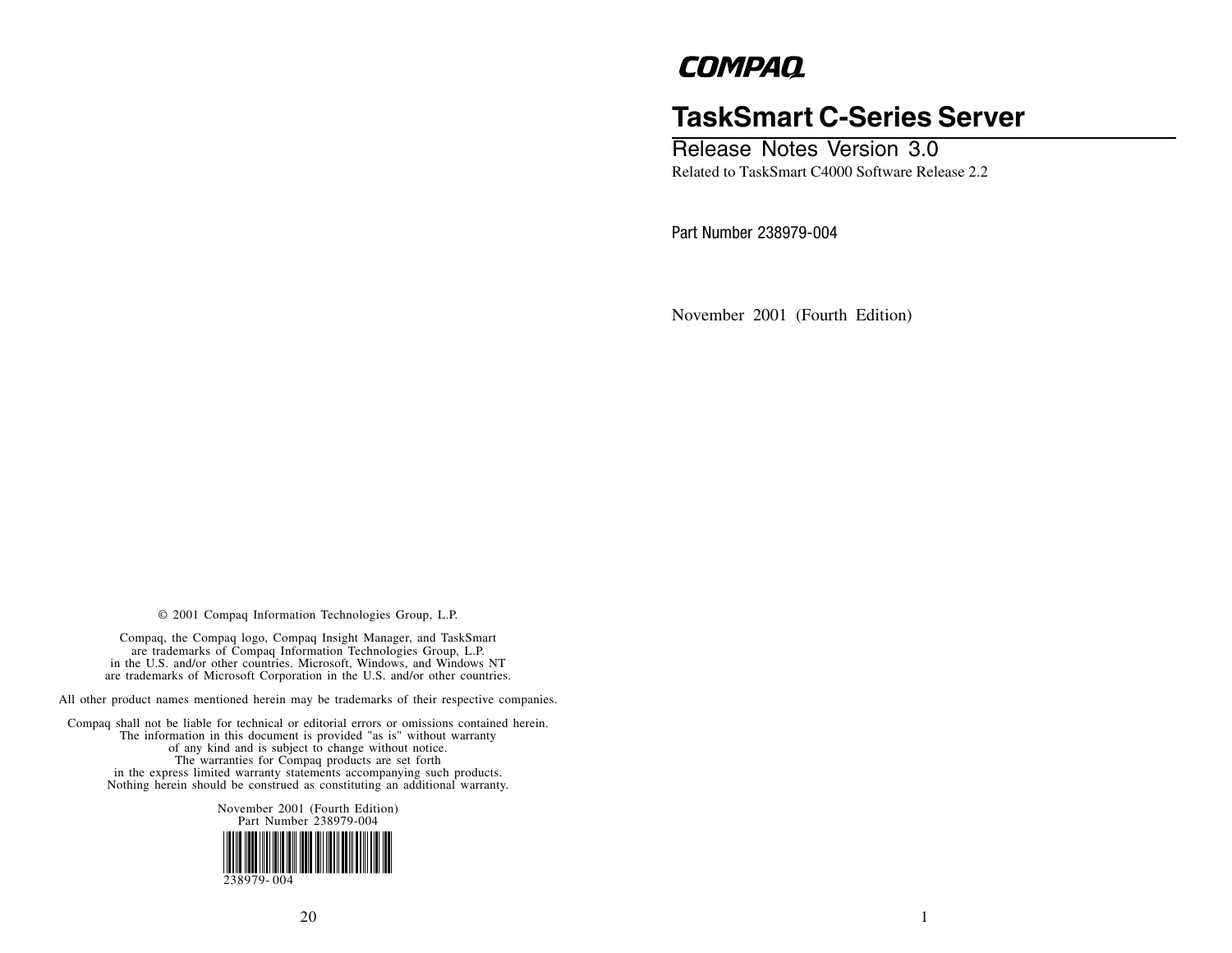| 1. |      |                                                          |
|----|------|----------------------------------------------------------|
|    | 1.1  | No Date/Time Configuration in Rapid Startup Wizard  5    |
|    | 1.2  | Using Remote Insight Lights-Out Edition (RILOE)          |
|    |      | Option Board on TaskSmart C-Series Models 60 and 70  5   |
|    | 1.3  | Run-Time Error When Accessing Graphs on Traffic          |
|    |      |                                                          |
|    | 1.4  | Using a Proxy with TaskSmart C-Series Servers  6         |
|    | 1.5  |                                                          |
|    | 1.6  |                                                          |
|    | 1.7  | Multiple Administrators for TaskSmart C-Series Server  7 |
|    | 1.8  | Manual Changes to Linux Configuration Files Not          |
|    |      |                                                          |
|    | 1.9  | Linuxconf Utility Not a Feature on TaskSmart C-Series    |
|    |      |                                                          |
|    | 1.10 |                                                          |
|    | 1.11 | Supported Systems for Traffic Server Configuration       |
|    |      |                                                          |
|    | 1.12 | Remove Quick Restore CD from CD Drive After Install  8   |
|    | 1.13 | Remove Configuration Data Diskette From Diskette         |
|    |      |                                                          |
|    | 1.14 | Alteon 180e Switch Requires Firmware Upgrade  9          |
|    | 1.15 | Eth0 Must Be Configured for Software Installation  9     |
|    | 1.16 |                                                          |
|    | 1.17 | Changing Traffic Server Configuration Utility from/To    |
|    |      |                                                          |
|    | 1.18 | Read-Only Community String Must Be Different from        |
|    |      | Read-Write Community String for SNMP  11                 |
|    | 1.19 | Compaq Insight Manager Warning and Error  11             |
|    | 1.20 | No Secure Connection for Management Via Port 8081  11    |
|    | 1.21 | Updating Search Domain field in TaskSmart C-Series       |
|    |      | Configuration Utility Does Not Automatically Update      |
|    |      |                                                          |
|    | 1.22 | Date/Time for CROND Incorrect in Log Files 12            |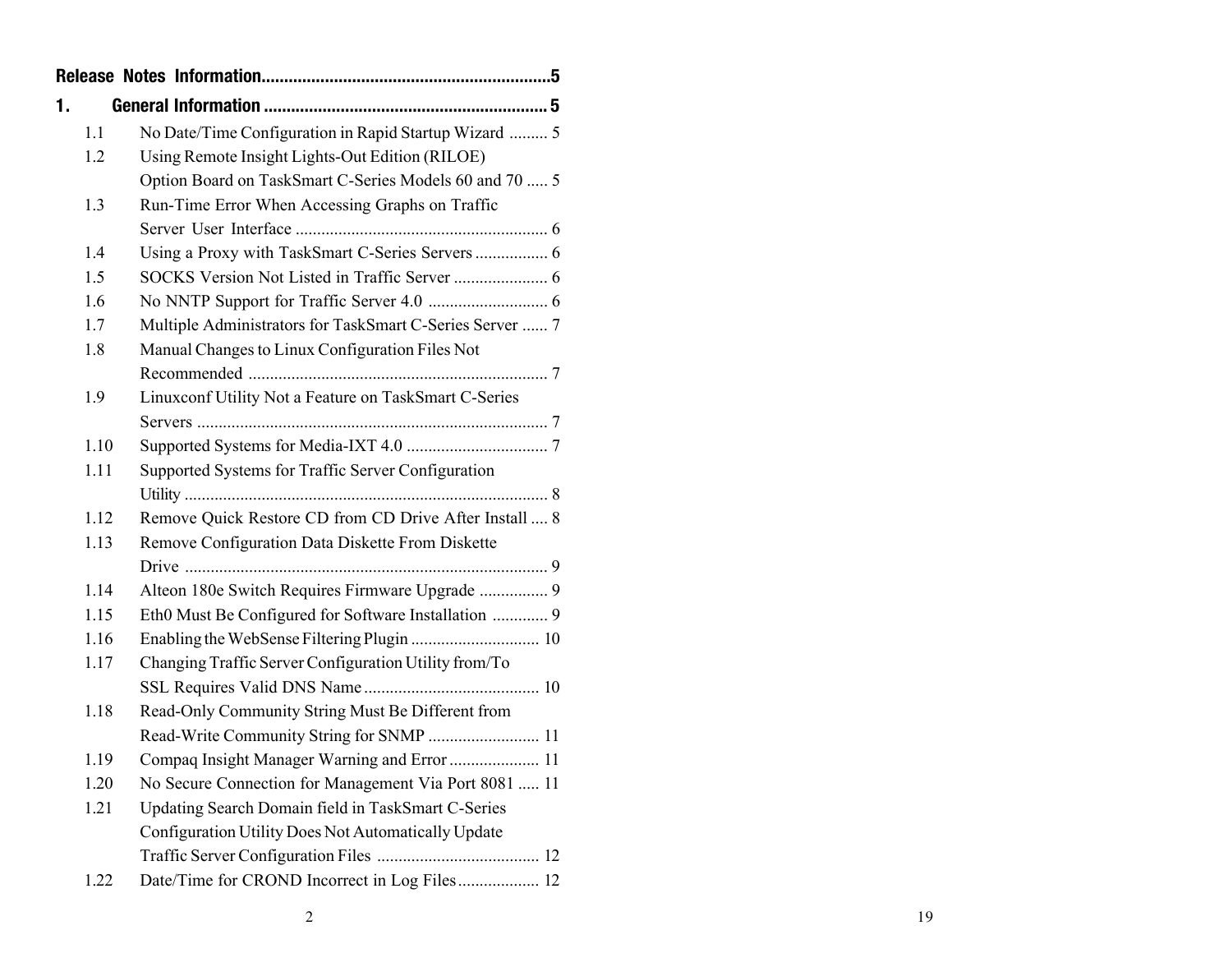| 2. |      |                                                      |  |
|----|------|------------------------------------------------------|--|
|    | 2.1  | GUI States Transparent Proxy Is Enabled on All       |  |
|    |      |                                                      |  |
|    | 2.2  | Incorrect Labeling on Cable Management Bracket  13   |  |
|    | 2.3  | No SSL Timeout for Management of the                 |  |
|    |      |                                                      |  |
|    | 2.4  | Error for DHCP Interface Upon Logout  14             |  |
|    | 2.5  |                                                      |  |
|    | 2.6  | URL Displayed at Conclusion of Rapid Startup Wizard  |  |
|    |      |                                                      |  |
|    | 2.7  | Internet Explorer 5.0 Does Not Support Compaq        |  |
|    |      | TaskSmart C-Series System Administration Utility  15 |  |
|    | 2.8  |                                                      |  |
|    | 2.9  |                                                      |  |
|    | 2.10 | Gigabit NIC Option with No DHCP Server Present  16   |  |
|    | 2.11 | <b>Traffic Server Application Reinstall Removes</b>  |  |
|    |      |                                                      |  |
|    | 2.12 | Connection to TaskSmart C-Series System              |  |
|    |      |                                                      |  |
|    | 2.13 | IP Forwarding Automatically Enabled After Completion |  |
|    |      |                                                      |  |
|    | 2.14 | Configuration File Not Updated with GUI Change to    |  |
|    |      |                                                      |  |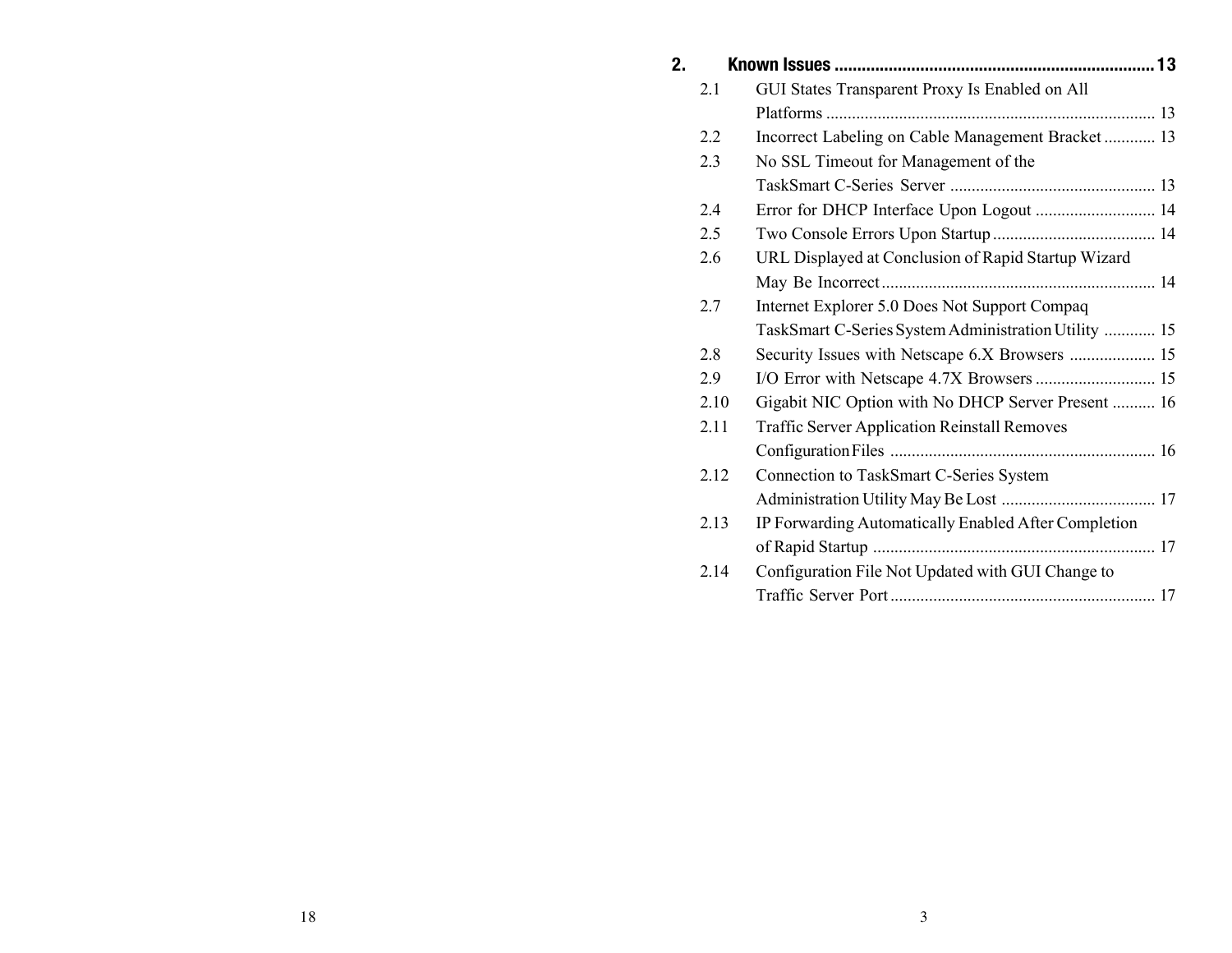# **Release Notes Information**

# **1. General Information**

#### **1.1 No Date/Time Configuration in Rapid Startup Wizard**

For the Traffic Server cache to function properly and to accurately access cache freshness, the date and time must be set using the Compaq *TaskSmart™* C-Series System Administration Utility tool under Linux Configuration -> Administration.

## **1.2 Using Remote Insight Lights-Out Edition (RILOE) Option Board on TaskSmart C-Series Models 60 and 70**

When using RILOE option board to manage the TaskSmart C4000 Models 60 and 70 remotely, the use of the power module adapter on the RILOE card is not necessary if standby mode is enabled. However, for standby mode to work properly, there must be AC power to server.

When managing the TaskSmart C4000 Models 60 and 70 locally, the network and monitor should be connected directly to the RILOE board. However, the keyboard and mouse should be connected directly to the TaskSmart C-Series server, NOT to the RILOE board. Connecting the mouse and keyboard to the RILOE board via the pigtail will cause damage.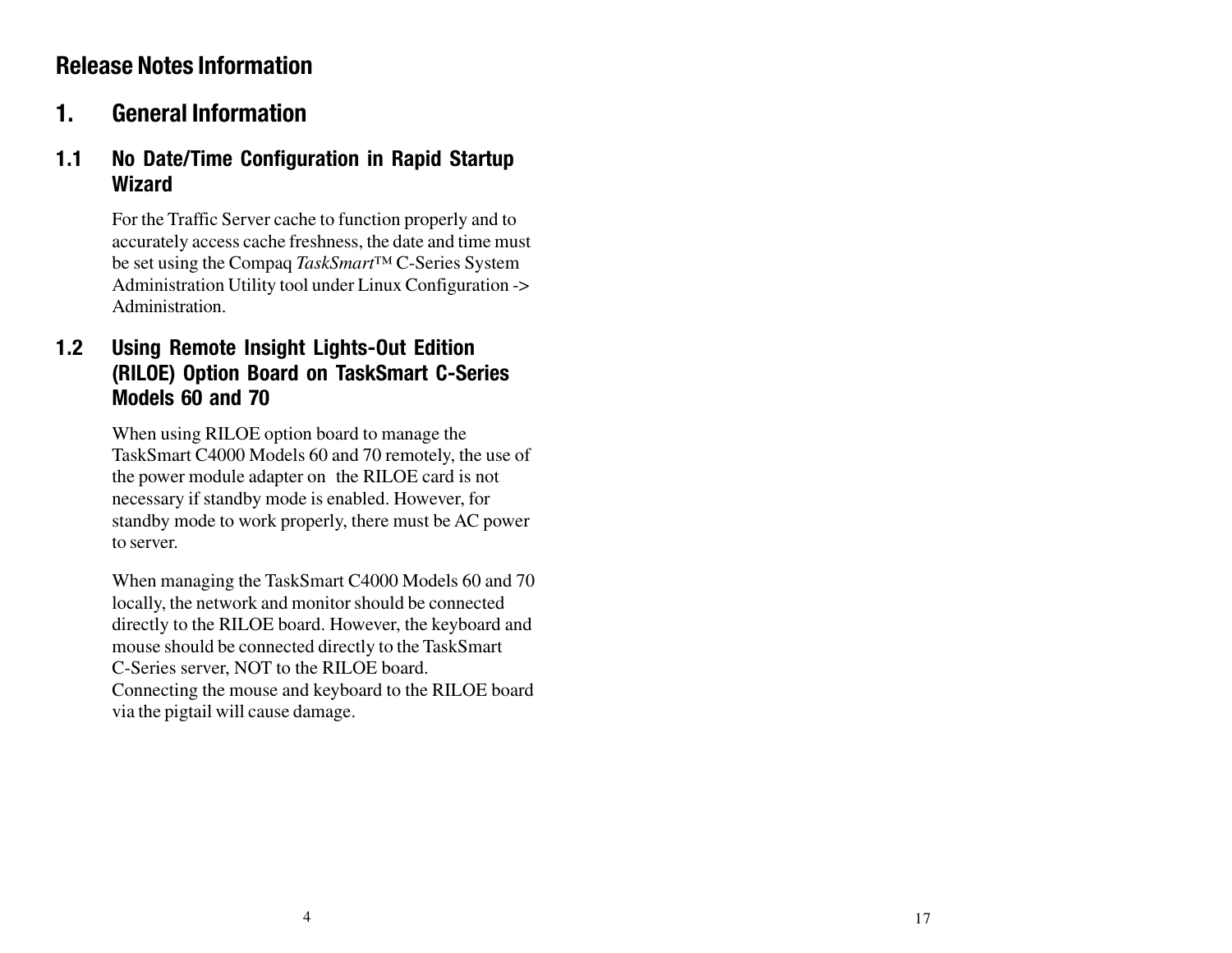## **2.12 Connection to TaskSmart C-Series System Administration Utility May Be Lost**

When selecting TaskSmart Configuration on the TaskSmart C-Series Administration Utility, a security alert might appear requesting a network password. If **Cancel** is selected and the browser is closed, a "Page Cannot Be Displayed" error will appear when attempting to select the Linux Configuration and the menu will disappear. In order to reaccess the TaskSmart C-Series Administration Utility, completely log out and log back in.

#### **2.13 IP Forwarding Automatically Enabled after Completion of Rapid Startup**

Once the installation and configuration of Traffic Server is complete using Rapid Startup in the TaskSmart C-Series Administration Utility, IP forwarding is automatically enabled if the TaskSmart C-Series server is using a bastion host on two separate networks. To disable IP forwarding, run the following command from the root account in the / etc directory:

sysctl-w net.ipv4.ip forward=0.

Press **Enter** and reboot.

#### **2.14 Configuration File Not Updated With GUI Change to Traffic Server Port**

When changing a TaskSmart C-Series server from "Reverse to Forward" proxy mode, the Traffic Server port must be changed from 80 to 8080 by clicking the **Configuration** tab and **Server** icon in the Traffic Server Configuration Utility. The Traffic Server application must then be stopped and restarted. However, the configuration file - ipnat.conf - is not properly updated and will continue to redirect to Traffic Server port 80. The ipnat.conf file must be edited manually to redirect old port 80 traffic to the new Traffic Server port 8080.

#### **1.3 Run-Time Error When Accessing Graphs on Traffic Server User Interface**

There is a run-time error when attempting to access the graphs from the Traffic Server Configuration Utility. To properly display the graphs, Traffic Server must have a fully qualified domain name and a DNS server on the network that can provide a reverse-lookup. If there is not a DNS server on the network that can provide this service, then as a workaround, edit the client workstation's host file that will be used to view the graphs. The workstation host file is a text file normally located in c:/winnt/system32/ drivers/etc/hosts. Add the Traffic Server's IP address and fully qualified hostname to the hosts text file using the following format, where *xxx.xxx.xxx.xxx* is the IP address of the TaskSmart C-Series server:

*xxx.xxx.xxx.xxx hostname.domain.yyy*

#### **1.4 Using a Proxy with TaskSmart C-Series Servers**

When using a proxy server with the TaskSmart C-Series server, the proxy must be disabled or the IP address of the TaskSmart C-Series server must be entered in the exception list of the Web browser.

#### **1.5 SOCKS Version Not Listed in Traffic Server**

The SOCKS version is 4. This version number is not listed in the Traffic Server Configuration Utility.

#### **1.6 No NNTP Support for Traffic Server 4.0**

The configuration files for Traffic Server 4.0 mention NNTP support. However, NNTP is not supported in this version, and the configuration files do not currently reflect the removal of this feature.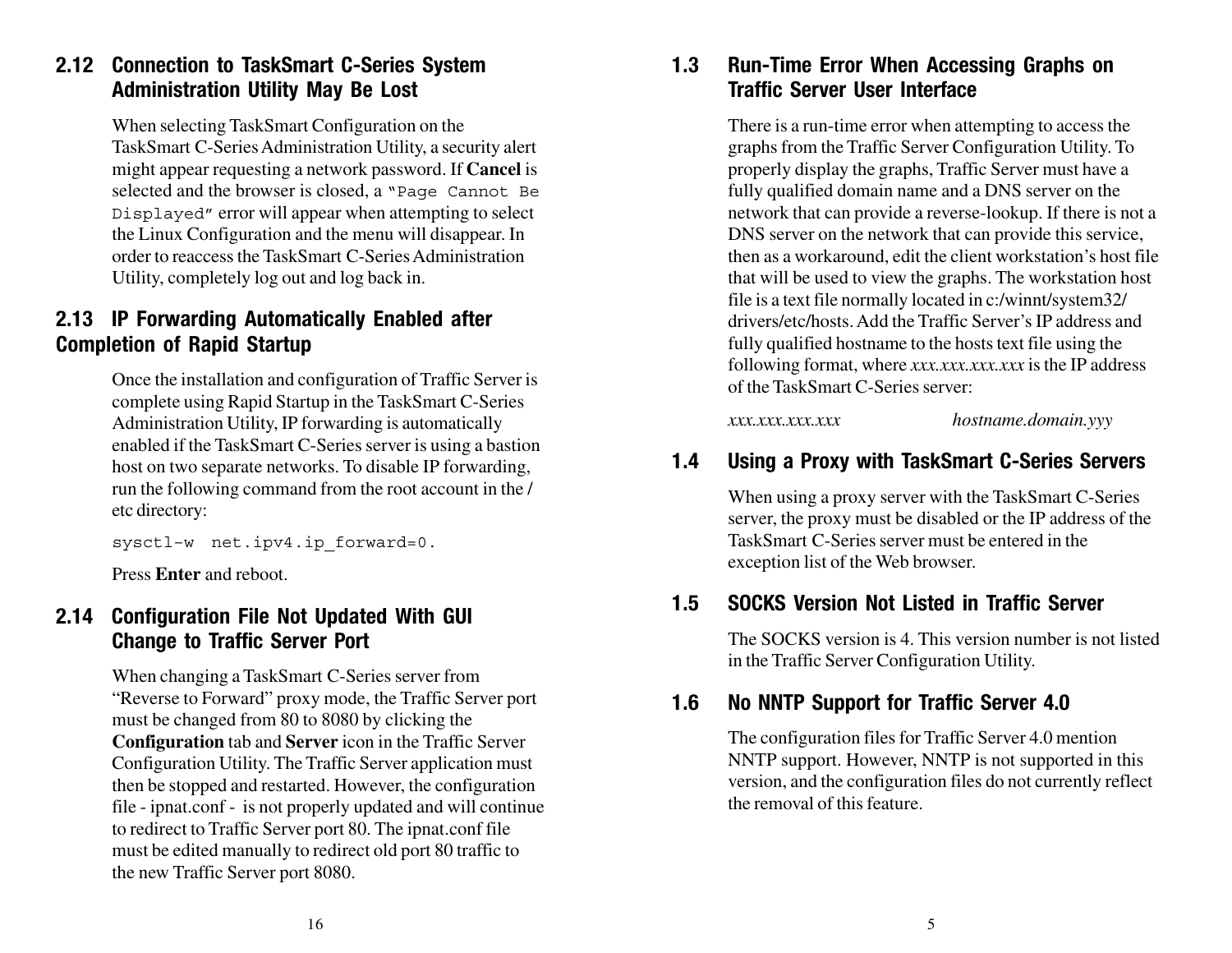# **1.7 Multiple Administrators for TaskSmart C-Series Server**

Multiple administrators may access the utilities and make changes concurrently. The last saved changes will override any other changes made on the TaskSmart C-Series server. It is recommended that administrative activities be coordinated or that settings be checked afterwards to verify all modifications.

#### **1.8 Manual Changes to Linux Configuration Files Not Recommended**

Manual changes to the Linux configuration files from the command shell may cause the TaskSmart C-Series server configuration application to become inaccurate. Use the TaskSmart C-Series System Administration Utility to configure the server. Avoid making changes through the command shell except where indicated in the documentation that accompanies the TaskSmart C-Series server.

## **1.9 Linuxconf Utility Not a Feature on TaskSmart C-Series Servers**

The linuxconf tool is not operational on the TaskSmart C-Series servers, because the linuxconf utility is not installed. To make system or network modifications, use the utilities that accompany the TaskSmart C-Series server.

# **1.10 Supported Systems for Media-IXT 4.0**

Microsoft Windows 95, Windows NT 4.0, and Windows XP do not support Windows Media Player 7.X. Windows XP does not support Windows Media Player 6.X.

#### **2.10 Gigabit NIC Option with No DHCP Server Present**

When a DHCP server is not available and the TaskSmart C-Series server has a Gigabit NIC as an option, Eth0 has to be connected to the network for the TaskSmart Configuration Utility to assign an IP address for management. The Gigabit NIC can then be configured through Rapid Startup. If a DHCP server is present, the Gigabit NIC will be assigned an IP address without an Eth0 connection.

#### **2.11 Traffic Server Application Reinstall Removes Configuration Files**

If the steps using Rapid Startup or the Linux Configuration > Network > Reconfigure window are completed in the TaskSmart C-Series System Administration Utility, the Traffic Server application will be shut down and reinstalled. Traffic Server configuration files and snapshot files will be removed. Therefore, it is recommended that the configuration and snapshot files be saved to a diskette before reinstalling the Traffic Server application. For more information on backing up and restoring Traffic Server application data and Linux configuration data, see "Compaq TaskSmart C-Series Servers Feature Procedures" located in the Whitepapers section at:

www.compaq.com/support/servers/TaskSmartC4000.html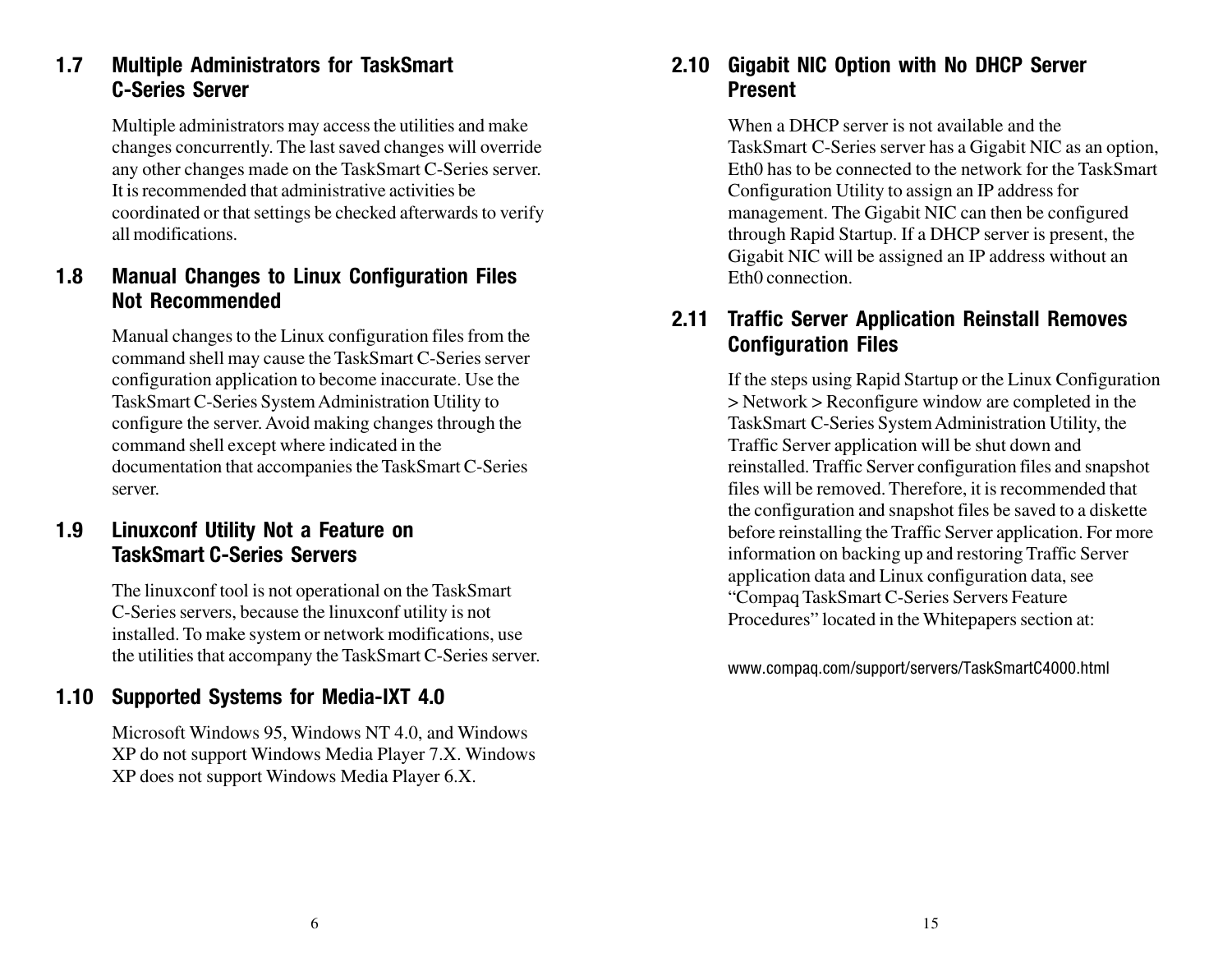#### **2.7 Internet Explorer 5.0 Does Not Support Compaq TaskSmart C-Series System Administration Utility**

Microsoft Internet Explorer 5.0 with 40- or 128-bit encryption on Windows 95 and Windows 98 clients cannot access the Compaq TaskSmart C-Series System Administration Utility using the https://cachingserver:3201/ address due to a Microsoft Internet Explorer 5.0 SSL bug. As a solution, use Microsoft Internet Explorer 5.0 with 56 bit encryption or upgrade to Microsoft Internet Explorer 5.5 with 56- or 128-bit encryption and all of the appropriate patches. This problem does not exist with Windows NT or Windows 2000.

#### **2.8 Security Issues with Netscape 6.X Browsers**

The Compaq TaskSmart C-Series System Administration Utility uses SSL security from the Microsoft Windows versions of Netscape Navigator 6.X and Netscape Communicator 6.X, which used TLS security by default. Access to the Compaq TaskSmart C-Series System Administration Utility causes these browsers to show an unsecure access status. It is recommended that Netscape 4.7X or Microsoft Internet Explorer 5.5 be used to eliminate this access error.

#### **2.9 I/O Error with Netscape 4.7X Browsers**

Accepting a certificate permanently may cause Netscape 4.7X to receive an I/O error when accessing the Compaq System Administration Utility. Certificates should only be accepted for each individual session.

To cache streaming media using Media Player 6.X, run Windows NT 4.0 or Windows 95 on the client. Instead of using Media Player 7.X, use Media Player 6.4 on a client with Windows 95 or NT 4.0. If running Windows XP, use only Media Player 8.

## **1.11 Supported Systems for Traffic Server Configuration Utility**

The Traffic Server Configuration Utility requires specific combinations of browsers and operating systems to work correctly. The browser requirements are:

- Microsoft Windows 98: Microsoft Internet Explorer 5.5
- Microsoft Windows NT: Microsoft Internet Explorer 5.0, 5.1, 5.5
- Microsoft Windows 2000: Microsoft Internet Explorer 5.0, 5.1
- Linux: Netscape Navigator 4.76
- Free Berkley Software Distribution (BSD) Linux: Netscape Navigator 4.77, Microsoft Internet Explorer 5.0

#### **1.12 Remove Quick Restore CD from CD Drive after Install**

If the Quick Restore CD has been used to restore the operating system and applications on the server, remove the CD after the Quick Restore process opens the CD-ROM drive. If the Quick Restore CD is left in the drive with the CD drive closed, the server will reimage.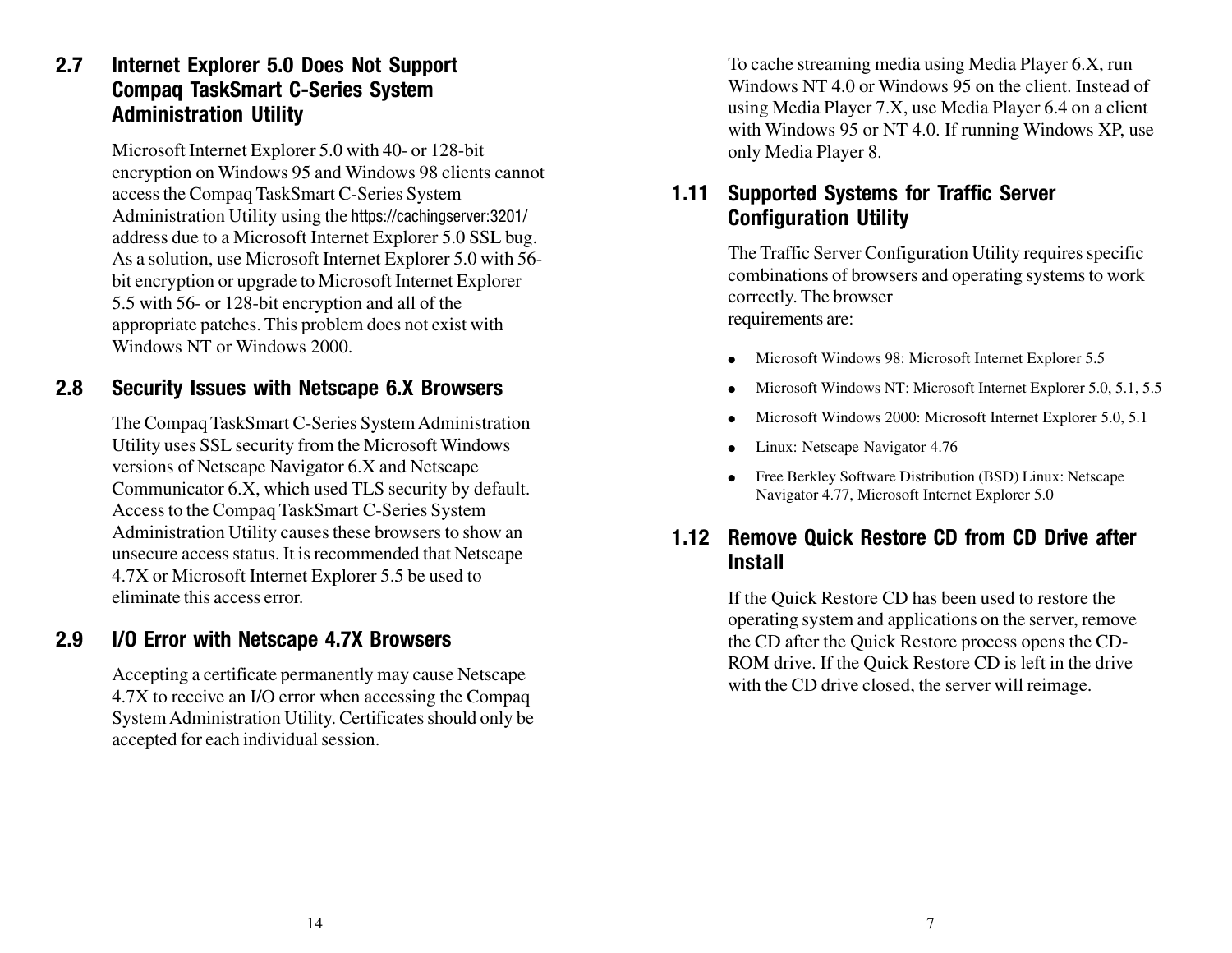## **1.13 Remove Configuration Data Diskette from Diskette Drive**

If the Configuration Data Diskette has been used to initialize the server, it should be removed from the diskette drive. If the Configuration Data Diskette is left in the diskette drive and the TaskSmart C-Series server is rebooted, it will be read again upon startup and those configuration settings will be used.

## **1.14 Alteon 180e Switch Requires Firmware Upgrade**

For Traffic Server Media-IXT to work with an Alteon 180e switch in Transparent L4 mode, a step-by-step upgrade of the switch's firmware is required. For example, if an Alteon 180e switch originally has 5.2.13 firmware and needs to be upgraded to 80607\_mp.180e firmware, the following upgrade sequence is required:

 $5.2.13 \rightarrow 5299$  mp.180e -> 6042 mp.180e -> 6042 boot.180e -> 8058 mp.180e -> 80607 mp.180e.

For instructions and information on accessing these firmware updates, contact Alteon Technical Support at (888) 258-3660 or support@alteon.com.

For Inktomi installation instructions, call Inktomi Technical Support at (888) INKTOMI for access to the following technical notes: TN00074, TN00059, TN00060, TN00065, and TN00092.

A firmware upgrade for Cisco WCCP 2.0 configurations is also recommended. Cisco's technical support is located at http://www.cisco.com/public/support/tac/home.shtml. For installation instructions relating to Cisco WCCP 2.0, also see Inktomi's technical note TN00222.

## **1.15 Eth0 Must Be Configured For Software Installation**

Eth0 must be configured for the Traffic Server software to be installed properly.

# **2.4 Error for DHCP Interface upon Logout**

Upon logout from the TaskSmart C-Series server, an error is displayed if an interface is configured for DHCP. The TaskSmart C-Series server normally uses static IP addresses, and the DHCP address is intended for initial configuration only. The interface should be assigned a static IP address or be disabled to prevent this warning message.

# **2.5 Two Console Errors upon Startup**

When using the frame view of the Remote Insight Lights-Out Edition GUI, the Linux console reports "hdc: Bad Special Flag 0x03" and "VFS:file-max limit reached 16384" on the screen after several seconds. The "VFS: file-max" limit reached 16384" error will be logged in the messages file located in the /var/log directory. These are minor error messages that do not affect the functionality of the TaskSmart C-Series server.

# **2.6 URL Displayed at Conclusion of Rapid Startup Wizard May Be Incorrect**

In cases where the IP address has been changed, the URL displayed at the end of the Rapid Startup wizard in the Compaq TaskSmart C-Series System Administration Utility that reconnects to the Traffic Server Configuration Utility sometimes shows the wrong IP address or no IP address at all. Verify that the IP address is correct before clicking the URL. If the URL is incorrect, copy and paste it to the address line of the Web browser and edit it to reflect the correct IP address.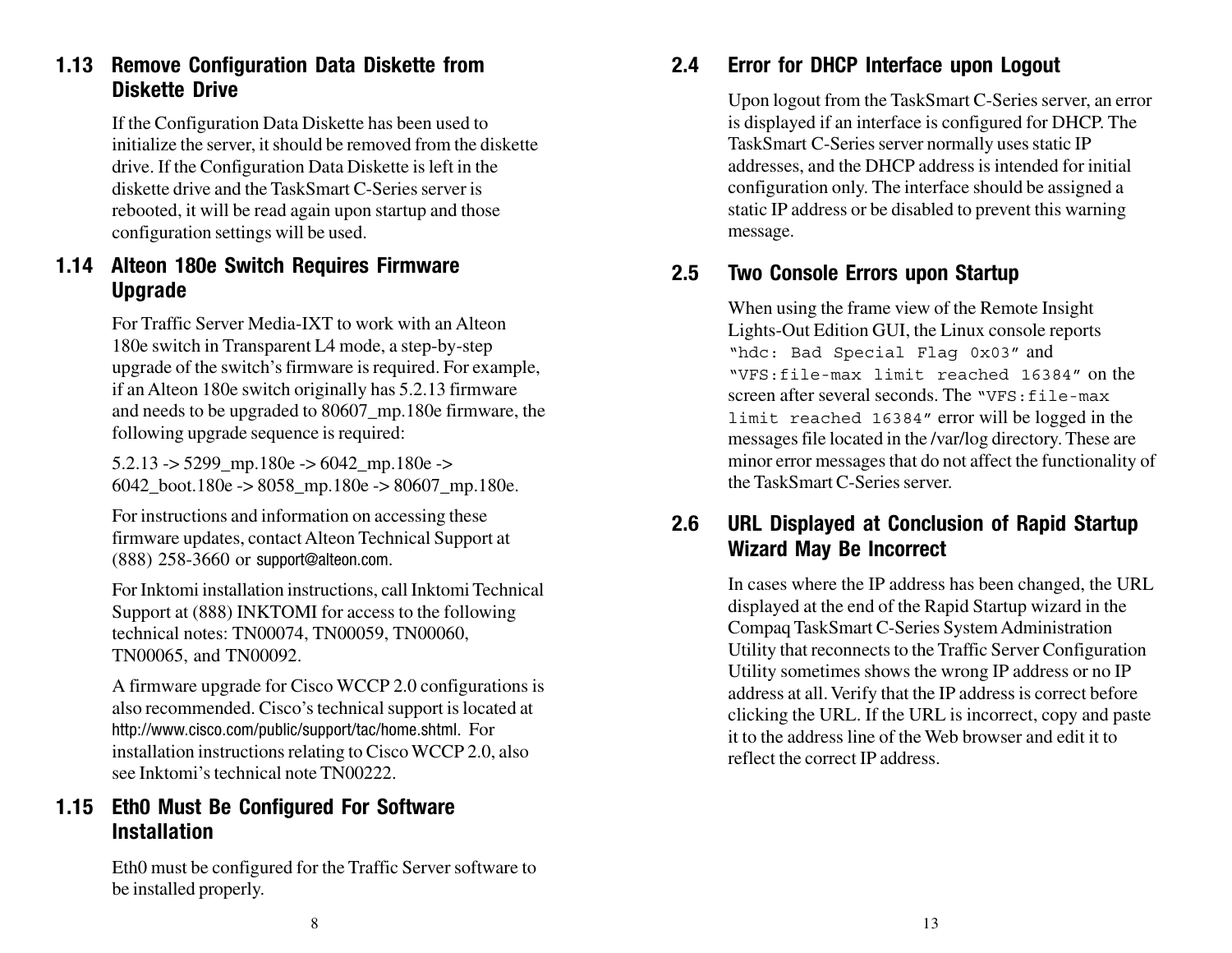# **2. Known Issues**

#### **2.1 GUI States Transparent Proxy is Enabled on All Platforms**

In the Traffic Server Configuration Utility, the **Routing** button located on the **Configure** tab states that the Transparent proxy is installed, independent of using the server in forward, reverse, transparent, or streaming media caching. Transparent proxy is automatically installed and the default is ON. There is currently an option to turn this feature OFF.

#### **2.2 Incorrect Labeling on Cable Management Bracket**

The labeling on the cable management bracket for the TaskSmart C-Series server is incorrect. Because of the positioning of the cable management bracket when using the converter bracket, the labeling does not reflect the true port locations as defined on the rear of the server itself. Please reference the labeling located directly on the server for actual locations.

This does not impact the functionality of the TaskSmart C-Series server.

#### **2.3 No SSL Timeout for Management of the TaskSmart C-Series Server**

There is currently no timeout (inactivity timer) for management of the TaskSmart C-Series server after the user is logged in. Manually logging out of the application is required to help maintain security.

# **1.16 Enabling the WebSense Filtering Plugin**

To enable the WebSense filtering plugin, follow these instructions:

- From the Traffic Server Configuration Utility, click on the **Configure** tab, and then click the **Plugins** icon.
- Click the **On** radio button to enable the WebSense Plugin, and then click the **Make This Change** button. Restart the Compaq TaskSmart C-Series server after change is applied.
- Return to the Configure Plugins page on the Traffic Server Configuration Utility. Click the **WebSense** link to proceed with configuration of the WebSense Plugin.
- Specify the hostname and port number of the WebSense server. Information on configuring the WebSense server can be found by following the link provided at the bottom of the page.

## **1.17 Changing Traffic Server Configuration Utility From/To SSL Requires Valid DNS Name**

When selecting the **Security** icon on the **Configure** tab in the Traffic Server Configuration Utility and selecting to turn SSL on or off, an **SSL: Admin Redirect** window appears. The URL that appears in the browser is generated using the short hostname that is concatenated with the search string in the resolv.conf file. The resolv.conf file is populated from the Compaq Configuration Data Diskette or from using the Compaq TaskSmart System Administration Utility under Linux Configuration -> Network -> Domain Name Resolution. Therefore, the URL uses the fully qualified hostname. If the hostname is not valid in the domain server that contains the IP address, this URL will not work. For the Traffic Server Configuration Utility to display properly, the URL must be changed manually.